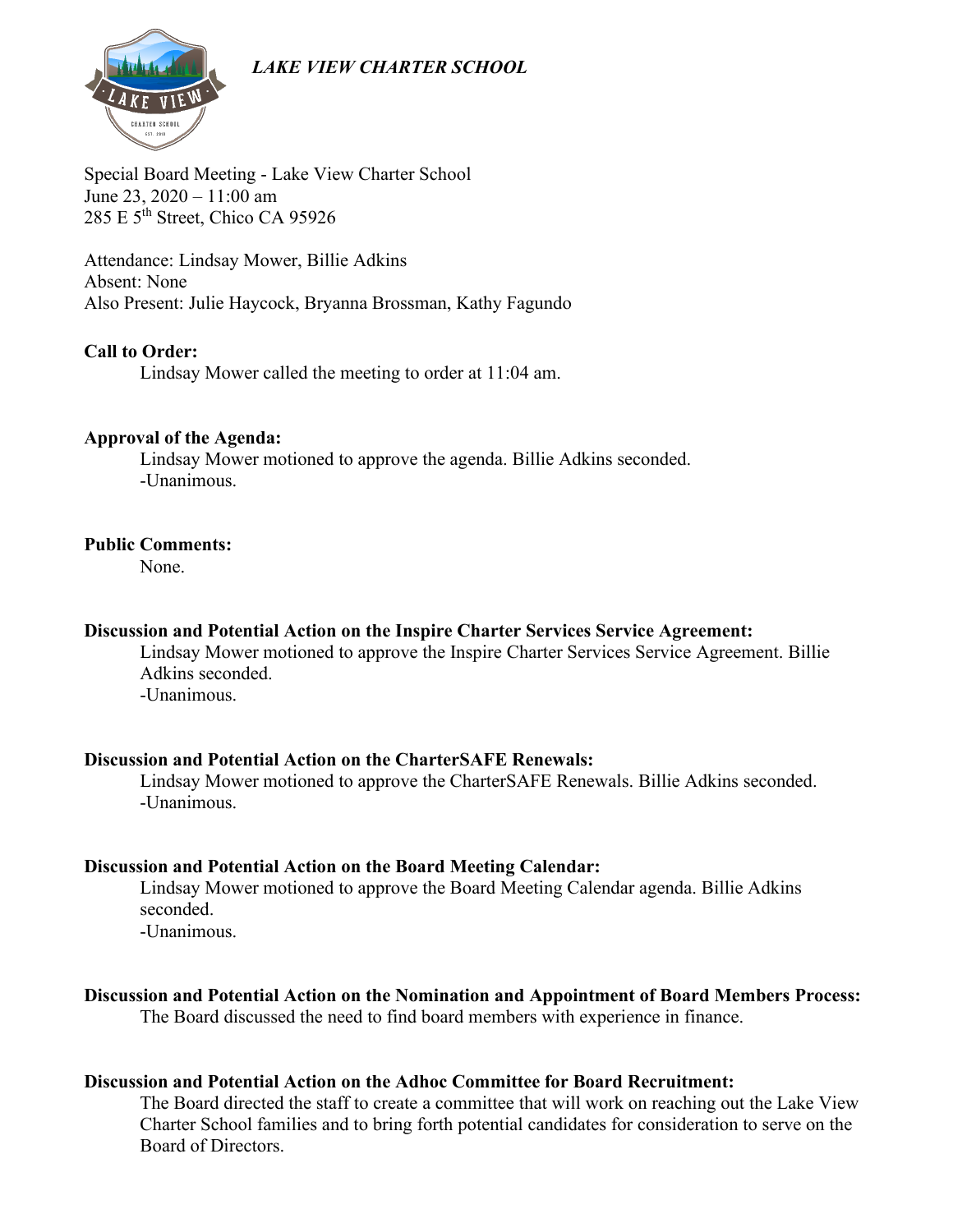# *LAKE VIEW CHARTER SCHOOL*



# **Discussion and Potential Action on Affirming of Board Members and their New Terms:**

Lindsay Mower motioned to approve Lindsay Mower and Billie Adkins for a new 2-year term. Billie Adkins seconded.

-Unanimous.

# **Discussion and Potential Action on the Board Resolution – Stipend Expense for Travel, Internet and Phone:**

Lindsay Mower motioned to approve the Board Resolution – Stipend Expense for Travel, Internet and Phone for \$150 and to cover travel only. Billie Adkins seconded. -Unanimous.

## **Adjournment:**

Lindsay Mower motioned to adjourn the meeting at 11:37 am. Billie Adkins seconded. -Unanimous.

Signature: **Billi-Addin** Email: cleopatra.adkins@gmail.com 80, 2020 14:15 PDT)

Prepared by: Bryanna Brossman **Email:** cleopatra.adkins@gmail.com<br>Prepared by:<br>Bryanna Brossman<br>Noted by:<br>Billie Adkins

Noted by:

Board Secretary